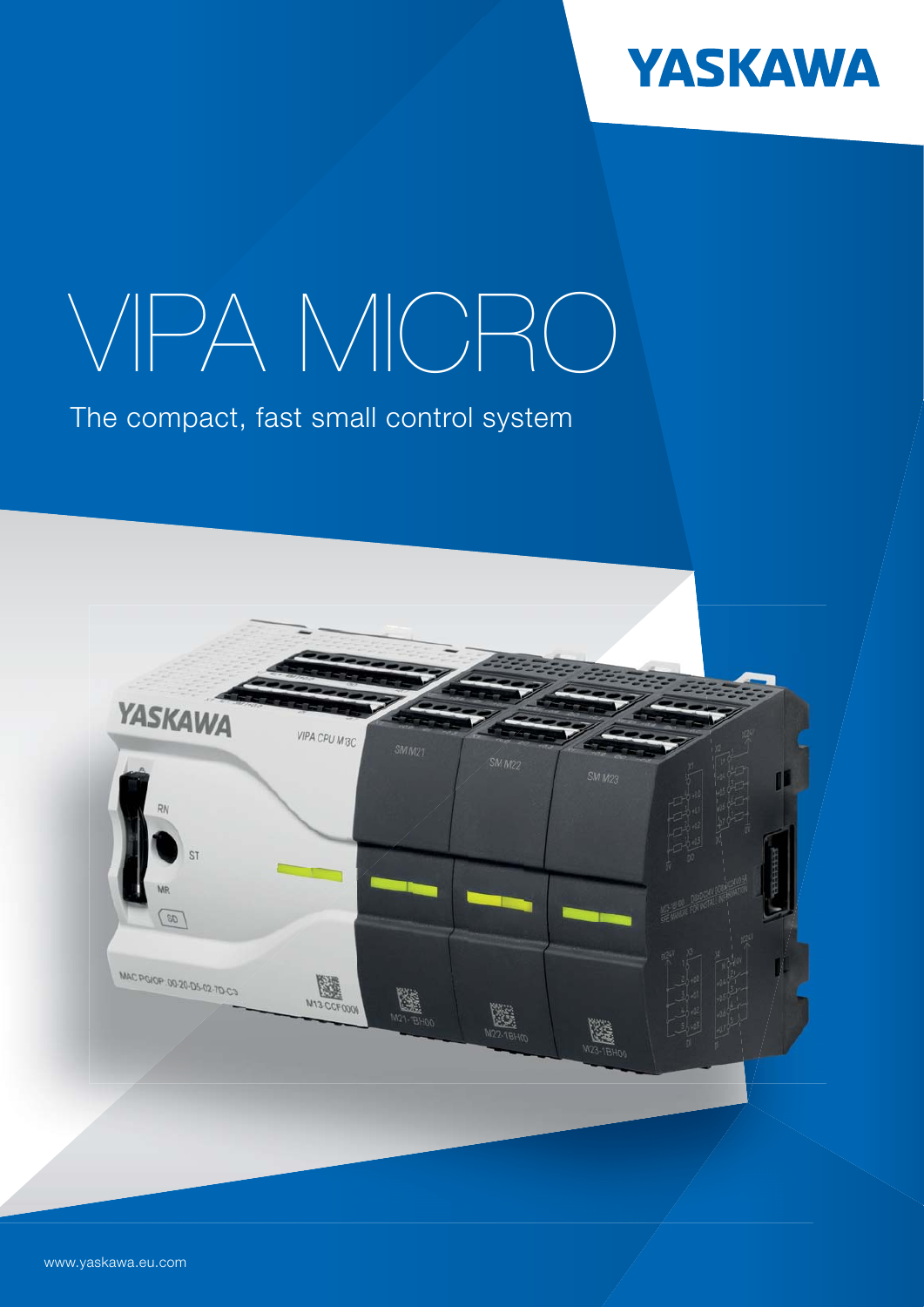## Modern, compact and fa

#### CPU FACTS

- PROFINET IO-Controller and I-Device
- Integrated web server for device diagnosis and web visualisation
- Ethernet PG/OP channel for active and passive communication
- 16 digital inputs, DC 24V with integrated status display
- 12 digital outputs, DC 24V 0.5A with integrated status display
- 2 analogue inputs 0V … +10V, 12Bit
- 4 channels for counters, frequency measurement and 2 channels for pulse width modulation
- 64 Kbytes integrated working memory, extended up to 128 Kbytes
- I/O address range, digital/analogue 2048 bytes
- 512 timer/meter, 8192 bit memory bytes
- Low dissipation power, max. 7W
- External memory ability with SD card (up to 2GB)
- Programmable via VIPA SPEED7 Studio, Siemens SIMATIC Manager or Siemens TIA Portal





compact design

Much faster backplane bus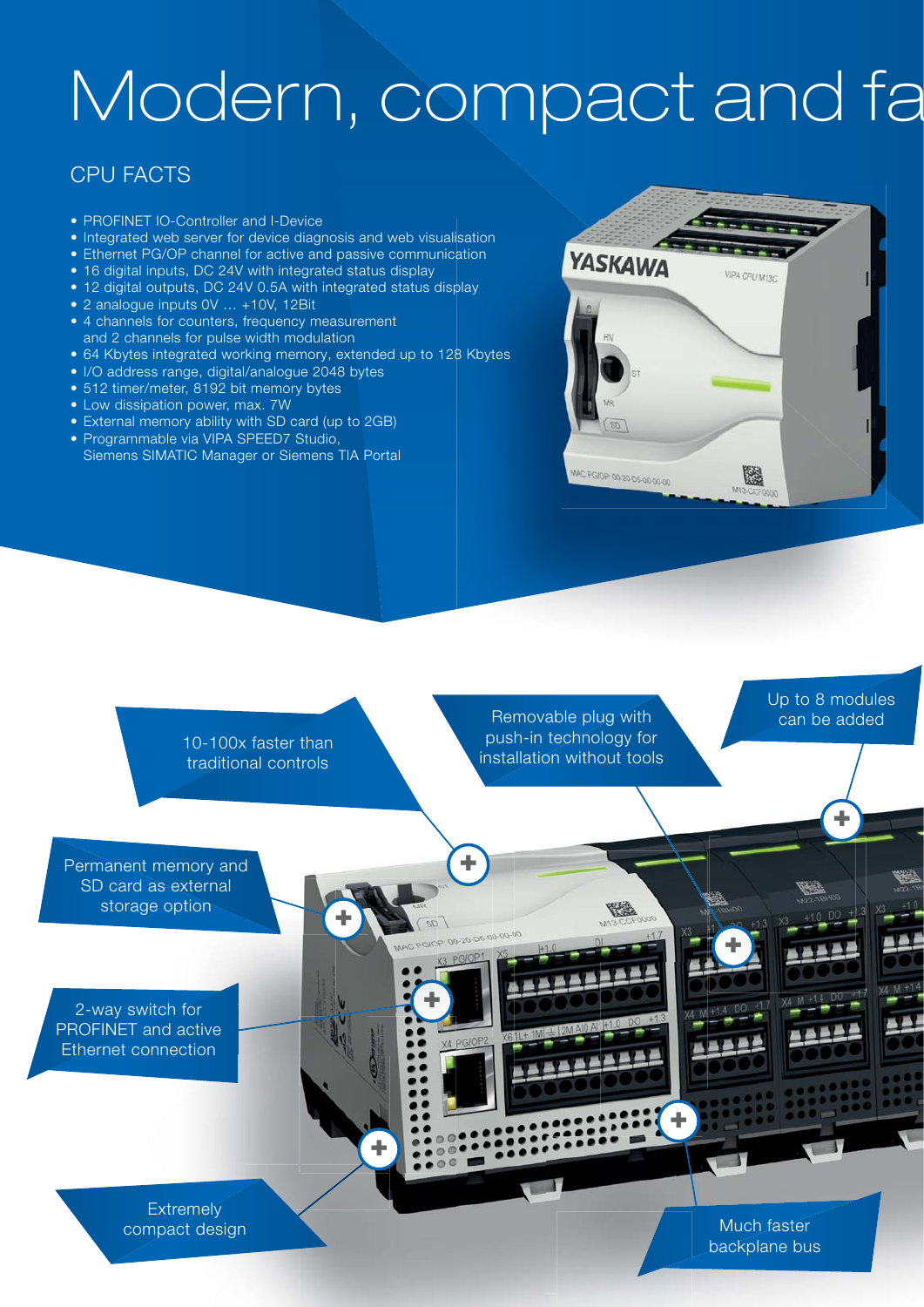

## The MICRO system

A combination of high functionality and excellent performance in a very small size offers new opportunities to optimise processes and increase performance. Even in the smallest equipment and machines.



The MICRO PLC is the introduction of a new control concept. The MICRO PLC is not only small, compact and high-performance in communication; it also offers additional benefits to users.

> Just two examples: a removable plug which simplifies pre-wiring and installation, as well as channel-specific LEDs which are attached directly to each contact. Clear and modern design together in the new MICRO PLC with the latest technology and user-friendly features.

Setting and programming the MICRO small controller system is done as with SLIO using SPEED7 Studio, Siemens SIMATIC Manager or Siemens TIA Portal. This ensures that existing S7 know-how can continue to be used for programming.

The MICRO small controller as a PROFINET controller can be extended by up to eight PROFINET devices. The SLIO I/O system is available, for example, as a PROFINET device. The PROFINET I-Device function makes it possible for you to couple the MICRO to a PROFINET master.

The MICRO PLC provides maximum performance in the smallest space in the control cabinet. Its minimal size allows brand new planning designs for various user applications.



The current versions of MICRO PLC are equipped with an integrated web server, which allows any access to data, diagnoses, and status screens as well as visualisation projects via smart phone, laptop, etc..



In addition to standard Ethernet protocols, such as Modbus TCP or S7 communication, MICRO also speaks PROFINET. Thus you can simply connect up to eight PROFINET devices and/or integrate the MICRO as an I-Device in PROFINET topologies.